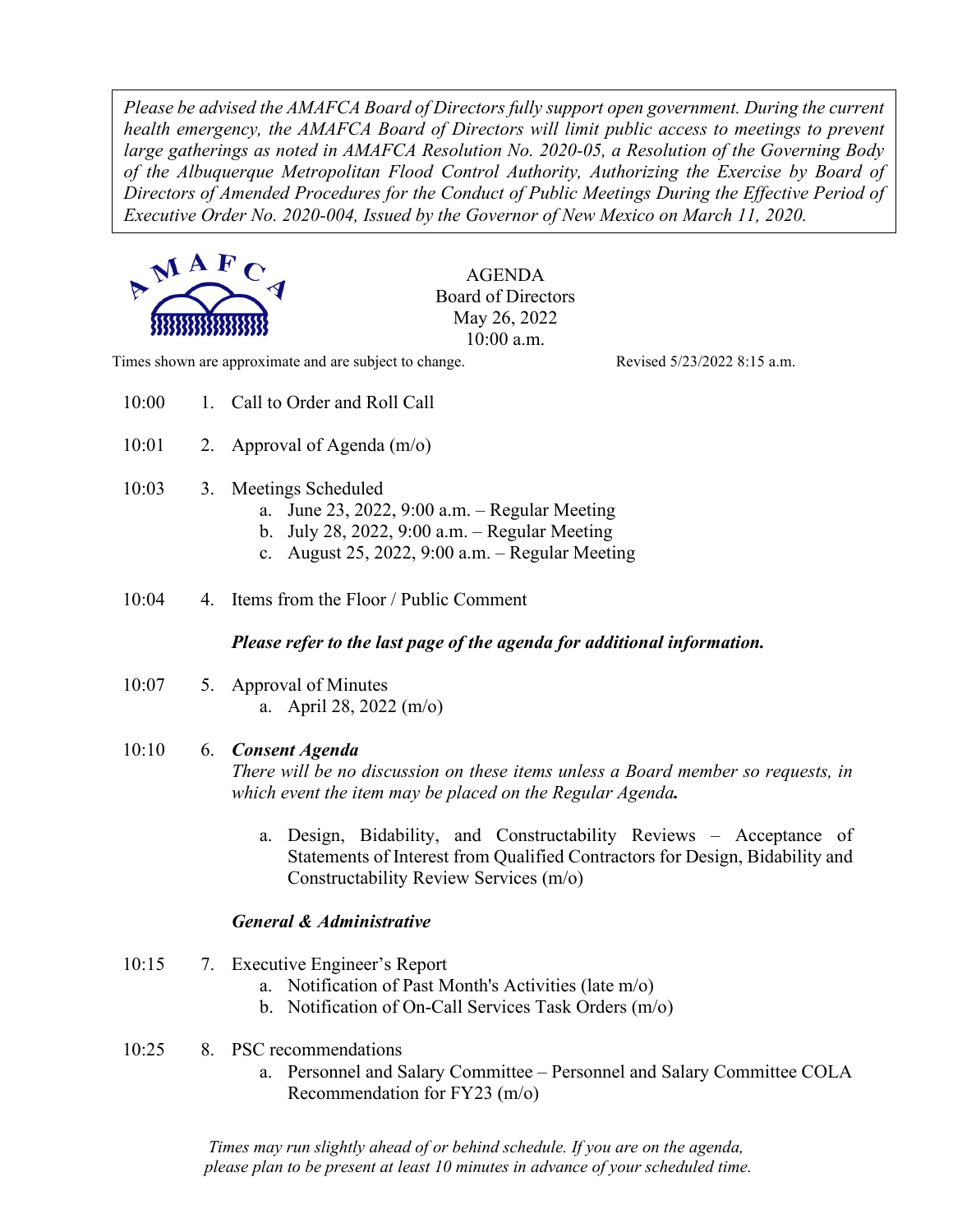- b. Personnel and Salary Committee Additional Staff Position Recommendation (m/o)
- c. Resolution  $2022-05$  Adoption  $(m/o)$
- 10:45 9. Financial Matters
	- a. Financial Matters Approval of Expenditures  $(m/o)$
	- b. Other Matters (m/o)
	- c. Bond Sale recap  $(m/o)$
- 11:00 10. AMAFCA FY-2023 Budget Approvals
	- a. FY-2023 General Fund Budget for submittal to NM-DFA (m/o)
	- b. FY-2023 Acquisitions & Savings Fund Budget for submittal to NM-DFA  $(m/o)$
	- c. FY-2023 Construction Fund Budget for submittal to NM-DFA (m/o)
	- d. FY-2023 Agency & Area-Wide Fund Budget for submittal to NM-DFA  $(m/o)$
	- e. FY-2023 Debt Service Fund Budget for submittal to NM-DFA (m/o)
	- f. FY-2023 Fiduciary Fund Budget for submittal to NM-DFA (m/o)
- 11:10 11. Resolution 2022-06 Ad Valorem Tax Levy for Tax Year 2022, Applicable to General Operating Fund - Adoption (m/o)
- 11:15 12. Resolution 2022-07 Ad Valorem Tax Levy for Tax Year 2022, Applicable to Debt Service Fund – Adoption (m/o)
- 11:20 *Break*

### *Professional Services*

- 11:25 13. Legal
	- a. Status Report (late m/o)

### *Planning, Engineering, & R&D*

- 11:40 14. UNM Hydraulic Modeling
	- a. UNM Hydraulic Modeling and Technical Assistance Funding Agreement for FY-2023 – Approval of FY-2023 Funding Agreement  $(m/o)$
- 11:45 15. Joint Projects
	- a. Valle de Oro Barr Spur Improvements & Water Quality Project Cooperation and Funding Agreement with the Albuquerque Bernalillo County Water Utility Authority – Introduction and Draft Agreement (m/o) (late m/o)

### *Facilities Operations & Maintenance*

11:50 16. AMAFCA Field Highlights

*Times may run slightly ahead of or behind schedule. If you are on the agenda, please plan to be present at least 10 minutes in advance of your scheduled time.*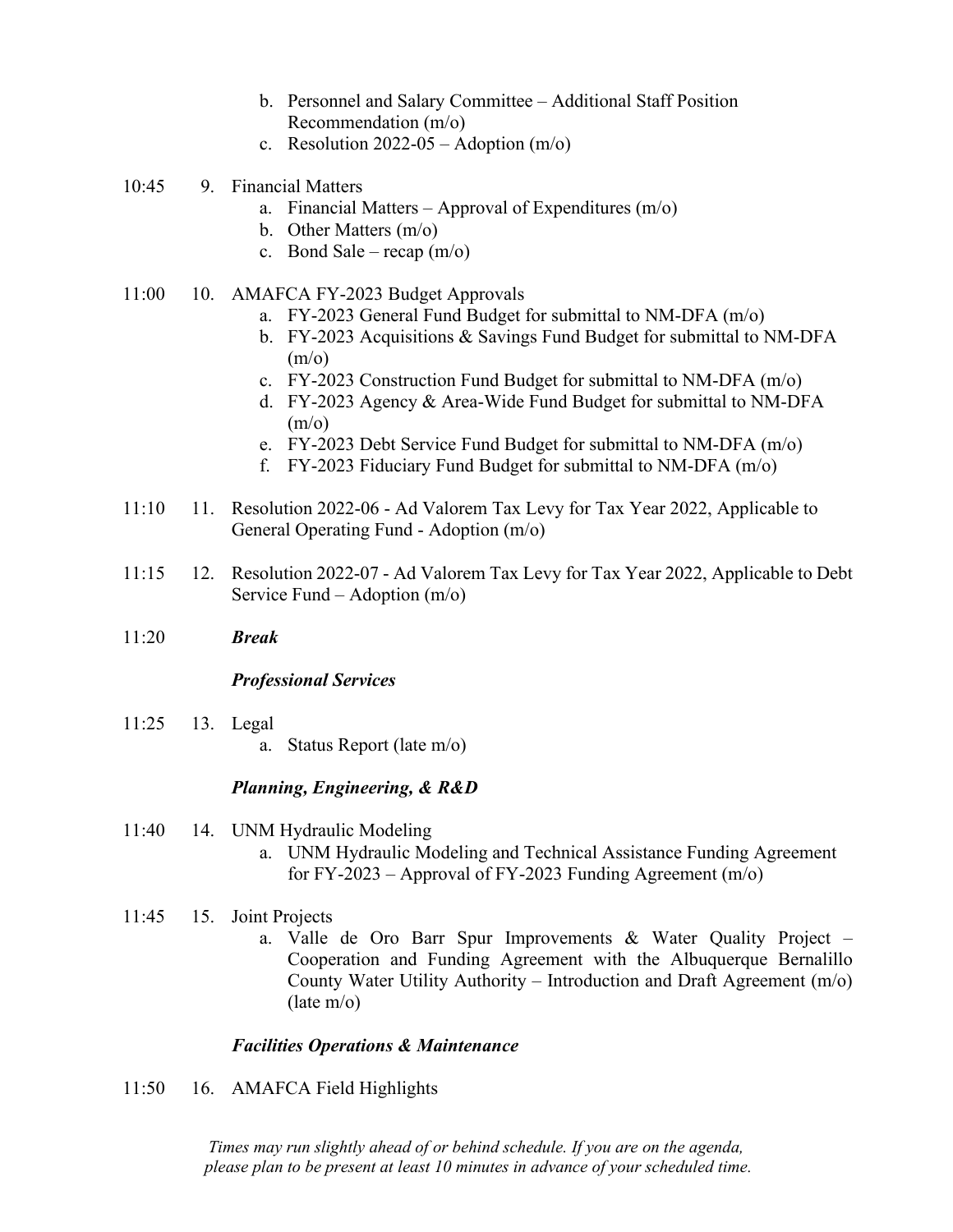- a. Field Report
- b. Construction Report (m/o)

### 12:15 *Break*

- 12:20 17. Executive Session (closed)
	- a. Discussion of Acquisition of Real Property  $(\S10-15-1(H)(8))$  Southeast Valley Drainage and Water Quality Management Plan (m/o)

# *Open Meeting*

- 12:40 18. Unfinished Business
- 12:43 19. New Business
- 12:45 20. Adjourn

# **SEE NEXT PAGE FOR PARTICIPATION INSTRUCTIONS**